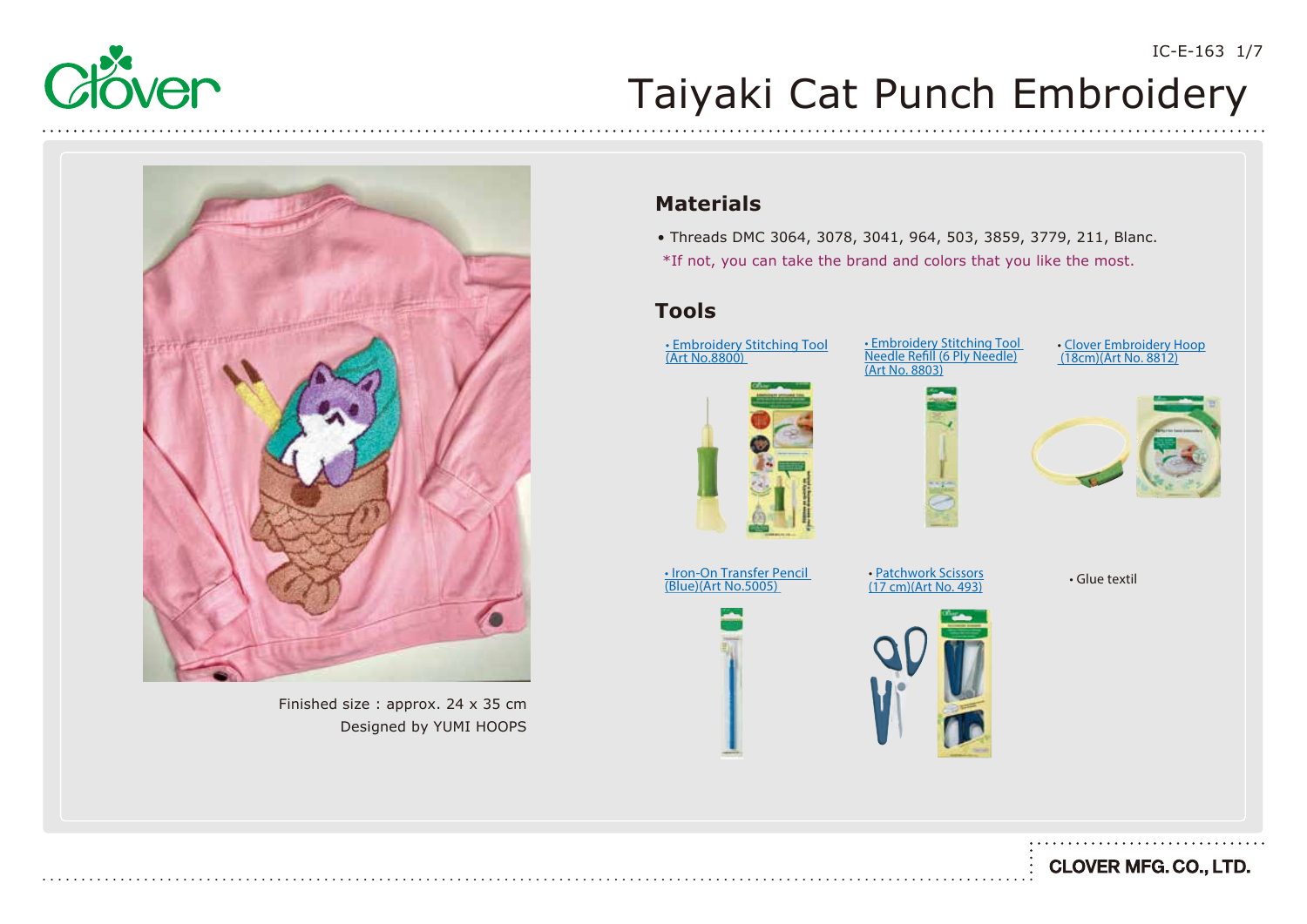

#### **Making**



Print the image (page 7) to the size you want to use.

Designer' s comment I used it to the 24cm size x 35cm approx.

We start by using the "Iron-on Transfer Pencil" redrawing on top of the printed drawing.



We place the pattern drawn by us on the inside of the jacket and stick it with a little tape or pins.

Carefully pass the hot iron slowly and several times, making sure that the design has been transferred to the fabric.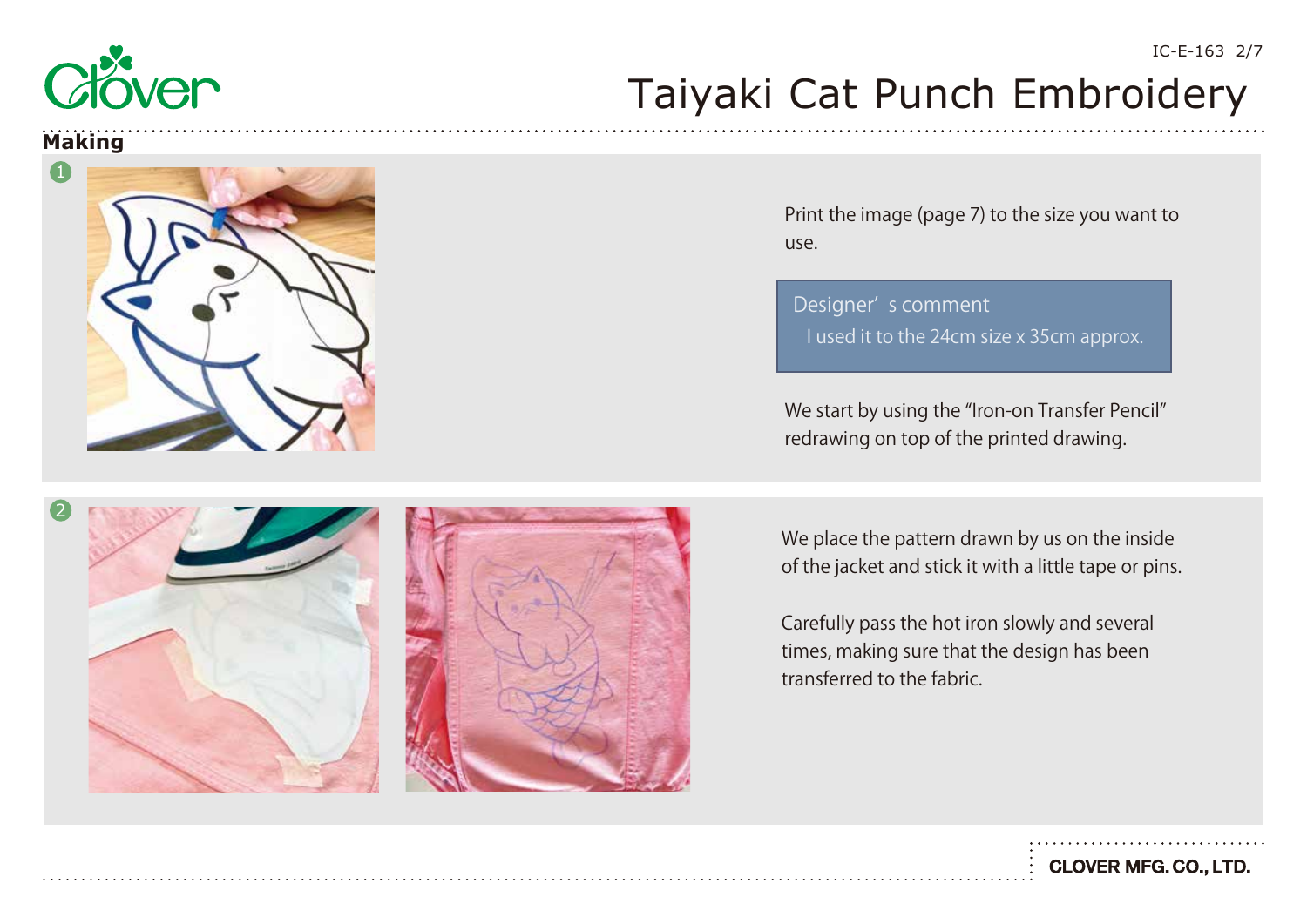



#### Put the jacket inside the hoop and start embroidering.

I put the needle in the 4th position, so that the loop would be longer. Designer' s comment



### Designer' s comment

I recommend using all 6 mouliné strands for a better filling. I like to outline first and then do the fill, so if you go fast with the fill you won't get out of the drawing. For the outline I make 3 lines.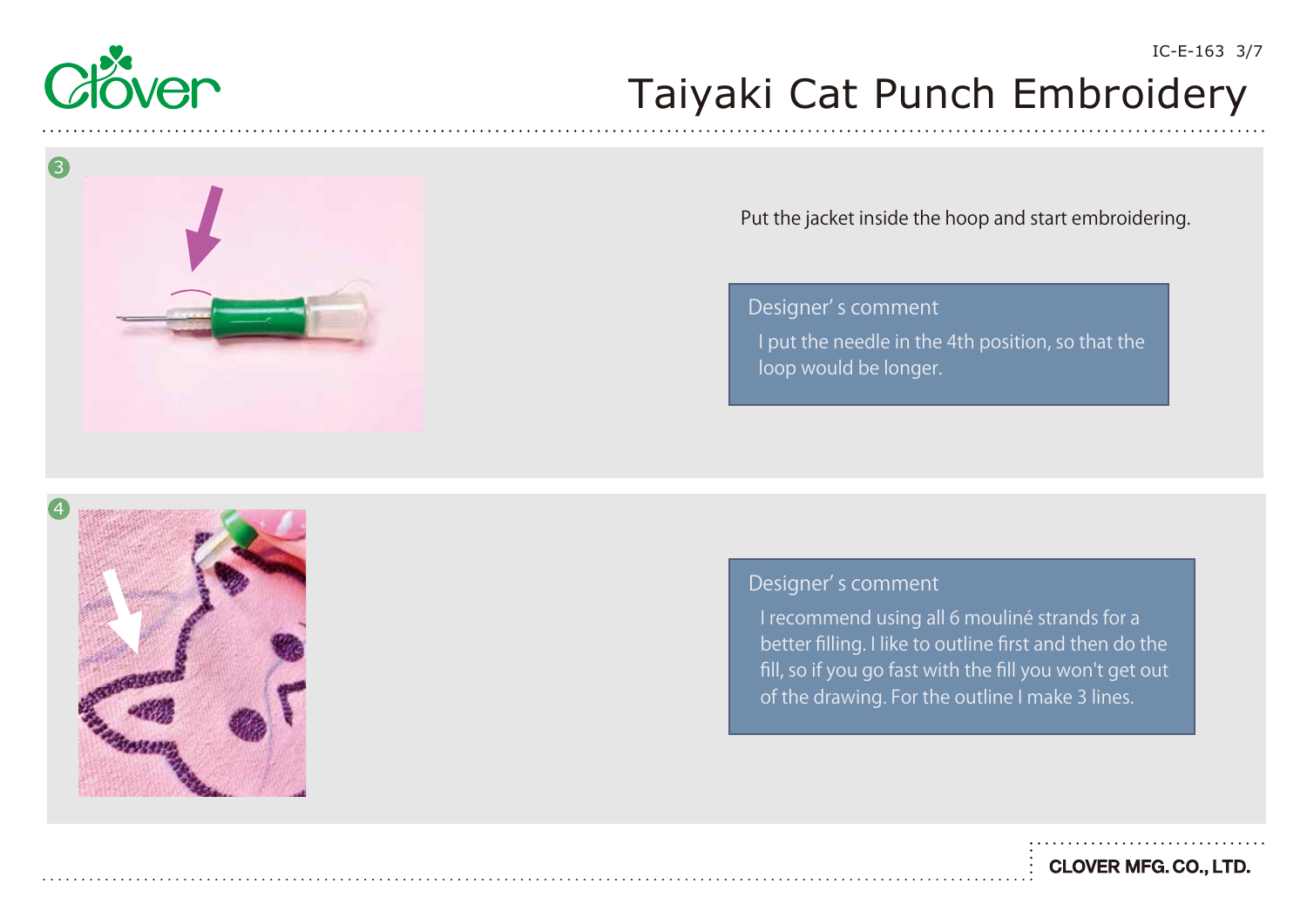

6

## Taiyaki Cat Punch Embroidery







TIP: When you make the filling, try to make the lines very close together, so that on the outside there are no gaps. When you finish you can always go over again with the needle where you see spaces.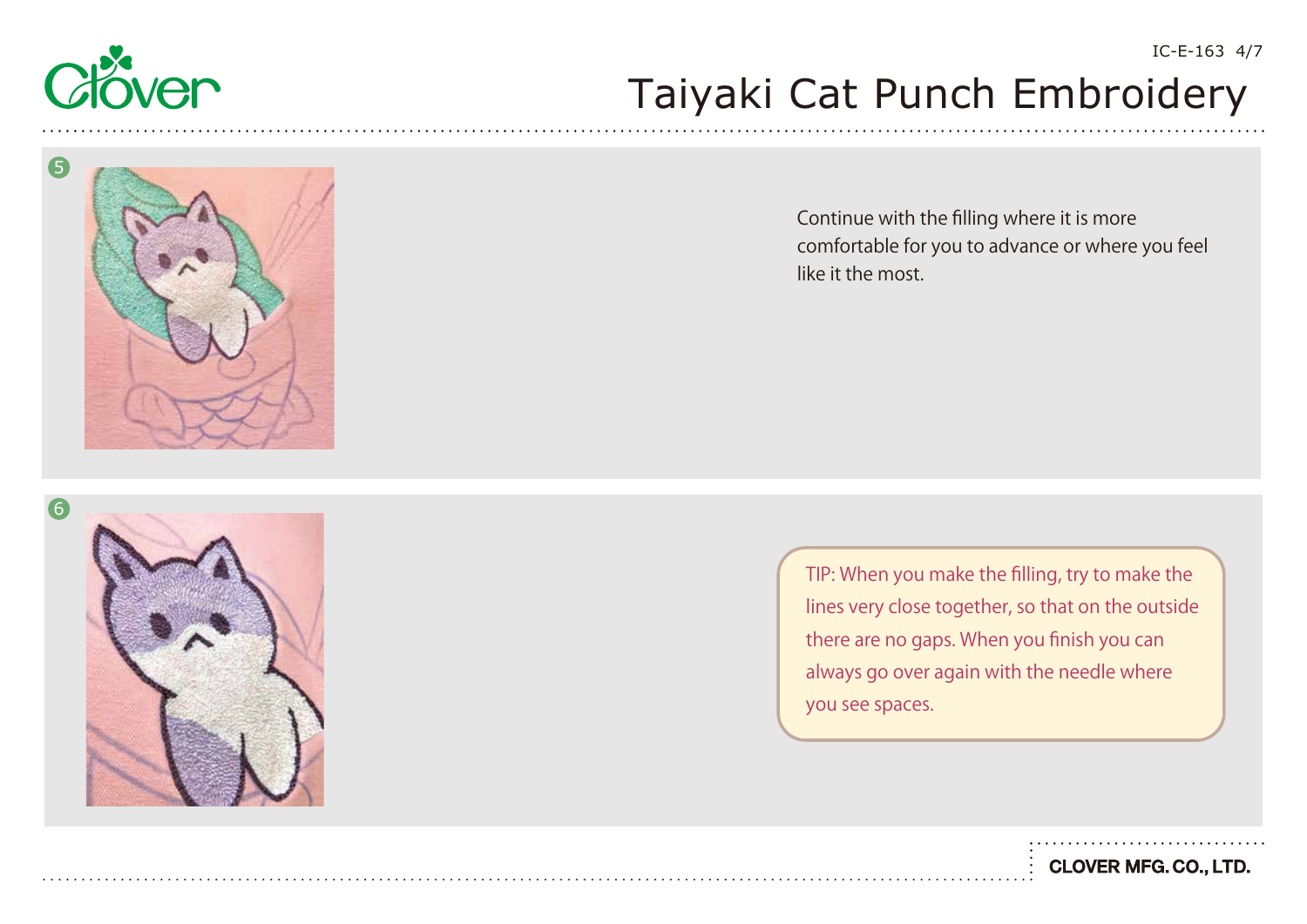



For the taiyaki fish, the outer line passed 3 times and for the scales it passed 2 times.



TIP: Do not be scared if when you finish the embroidery, the curly part has threads out, it is normal. You just have to cut with the tips of the scissors and perfect!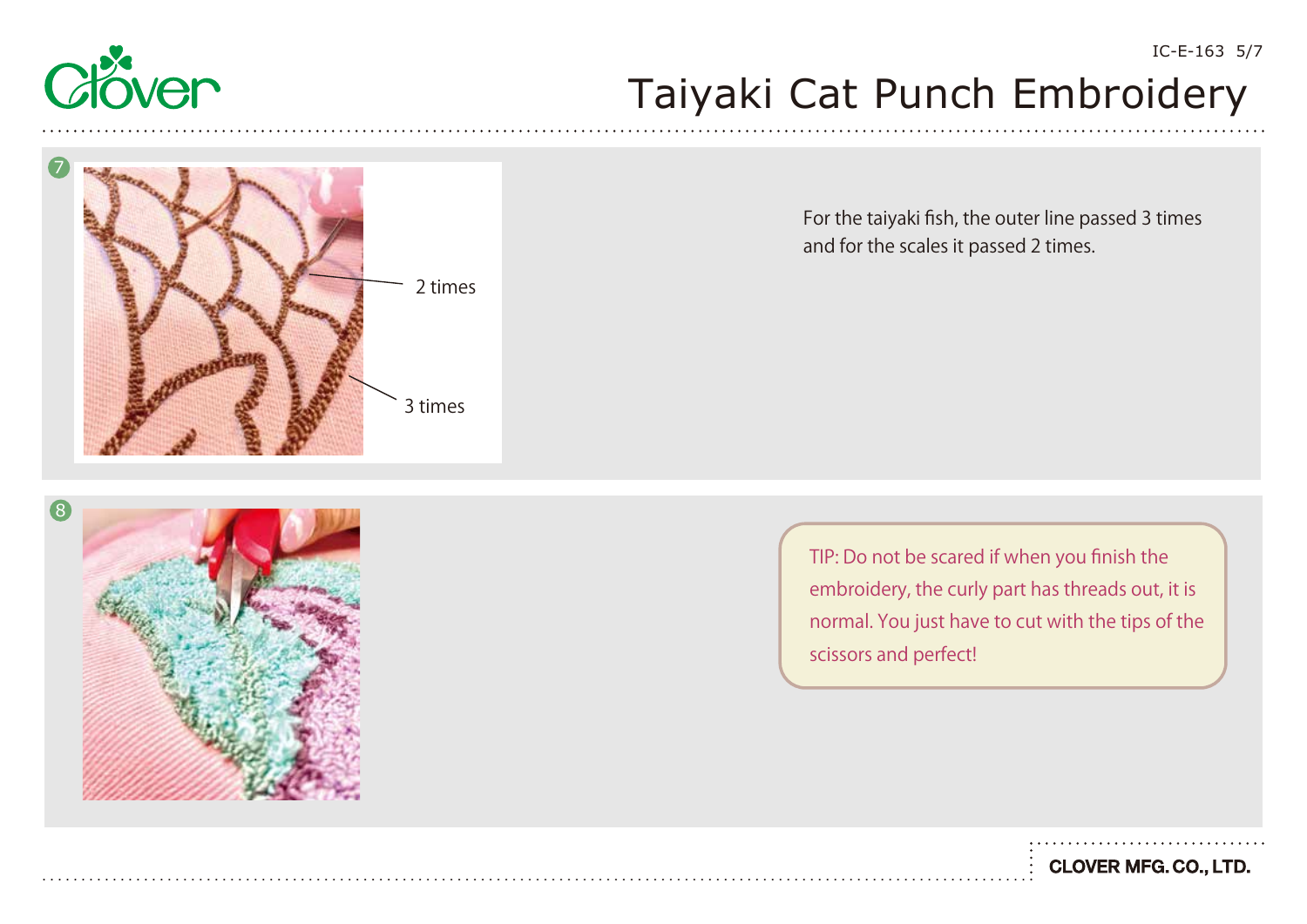



Finished, it has to look this smooth (photo A) and to protect the stitches from the daily wear we will give it a layer of textile glue (photo B). Don't worry, it becomes transparent later! (photo C)